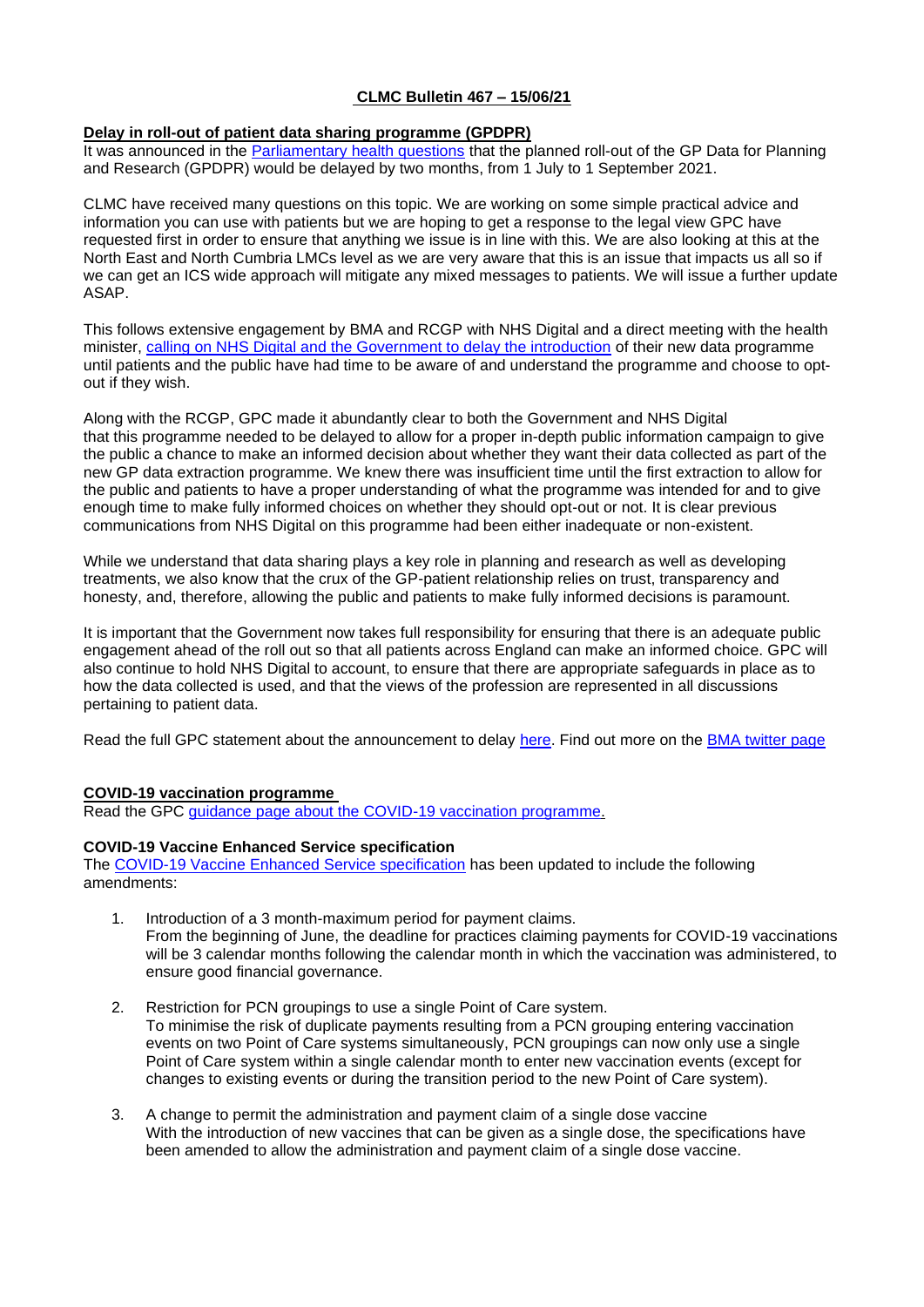#### **Vaccine cohorts**

Those aged [25 or over](https://www.england.nhs.uk/2021/06/nhs-covid-vaccine-first-dose-drive-enters-the-home-straight-as-final-cohort-called-forward) (within cohort 12) are now eligible for the COVID-19 vaccines and will be receiving texts inviting them to book a vaccination via the national booking service, at an NHS vaccination centre, pharmacy or GP vaccination site. Sites should also continue to work through vaccination of cohort 11 who are yet to receive their first dose.

#### **COVID-19 vaccination: accelerating second doses for priority cohorts 1-9**

In addition, sites should continue to [bring forward the appointments for a second dose of a vaccine from 12 to](https://www.england.nhs.uk/coronavirus/publication/covid-19-vaccination-accelerating-second-doses-for-priority-cohorts-1-9)  [8 weeks for the remaining people in the top nine priority groups](https://www.england.nhs.uk/coronavirus/publication/covid-19-vaccination-accelerating-second-doses-for-priority-cohorts-1-9) who have yet to receive their second dose.

## **Funding and support for COVID-19 vaccination sites**

NHSE/I has published a document outlining the [funding and support available for PCN and Community](https://www.england.nhs.uk/coronavirus/publication/further-funding-and-support-for-pcn-and-community-pharmacy-led-covid-19-vaccination-sites/)  [Pharmacy-led COVID-19 vaccination sites.](https://www.england.nhs.uk/coronavirus/publication/further-funding-and-support-for-pcn-and-community-pharmacy-led-covid-19-vaccination-sites/) This includes an additional £20 million to ICS/STPs to support primary care providers to draw down additional staff to help deliver the COVID-19 vaccination programme between 16 June and 14 July 2021.

## **Vaccine data**

Nearly [70 million doses of COVID-19 vaccines](https://coronavirus.data.gov.uk/details/vaccinations) have now been delivered in the UK, and nearly 29 million have also received their second dose. Over 70% of all doses have been delivered by general practice teams. It is through the hard work and dedication of GPs and their staff that the UK is emerging from the restrictions imposed by the coronavirus crisis.

## **Extending the medical examiner into primary care**

The National Medical Examiner (NME) and other parties published a [letter](https://www.england.nhs.uk/publication/system-letter-extending-medical-examiner-scrutiny-to-non-acute-settings/) announcing the extension of the medical examiner (ME) scrutiny to non-acute settings. The new ME system is likely to be enabled through primary legislation (the Coroners and Justice Act 2009) and is due to be implemented across England and Wales through statutory instrument.

Due to the multinational aspect of the roll-out, the BMA's Professional Fees Committee (PFC), which retains negotiations in all four nations, have been involved in the discussions on how to best implement the new arrangements with the aim of minimising both the financial and operational impacts upon GPs and their practices. There have been two small trials of the ME system in primary care in Gloucestershire and the results are not yet published.

The letter presents a significant shift in the pace of implementation in primary care. The BMA is looking to analyse any secondary legislation which may underpin the new ME system. PFC has contacted the National Medical Examiner to clarify the plans and exact legal status of his letter. The PFC will keep members updated on this developing issue.

#### **New PCSE pay and pension system update**

PCSE's new pay and pension system was launched on 1 June and 3,500 GPs have logged onto the system so far. We would urge all GPs to log on and check their details and data ahead of any need to use it. Any errors or issues identified should be [raised with PCSE](https://pcse.england.nhs.uk/contact-us/?utm_source=The%20British%20Medical%20Association&utm_medium=email&utm_campaign=12427736_GP%20ENEWSLETTER%2003062021&utm_content=raise%20issues&dm_t=0,0,0,0,0) at the earliest opportunity. GPC have been made aware post-launch that PCSE don't have contact details for approximately 6,000 GPs. PCSE assure that they are working on solutions for this but we would advise any GP who haven't received one or more emails from PCSE since 30 May giving access to the system contact [pcse.user](mailto:pcse.user-registration@nhs.net)[registration@nhs.net](mailto:pcse.user-registration@nhs.net) in the first instance.

In the same period around 2,500 practices have logged on to the system and allocated roles to their own users. We would encourage all practices to do this and ensure that all details and data are correct at the earliest opportunity, [reporting any issues to PCSE.](https://pcse.england.nhs.uk/contact-us/?utm_source=The%20British%20Medical%20Association&utm_medium=email&utm_campaign=12427736_GP%20ENEWSLETTER%2003062021&utm_content=raise%20issues&dm_t=0,0,0,0,0)

GPC have been meeting with PCSE almost daily since launch and have raised myriad of issues relating to missing and incorrect data along with poor usability. GPC are concerned about the volume of these issues but have been assured that they are all being addressed. They will continue to monitor and pursue the progress of this and other remedial work over the coming weeks.

PCSE have posted user guidance for [practices](https://pcse.england.nhs.uk/services/gp-payments/practices) and [GPs](https://pcse.england.nhs.uk/services/gp-pensions) on their website. We would encourage users to make use of them.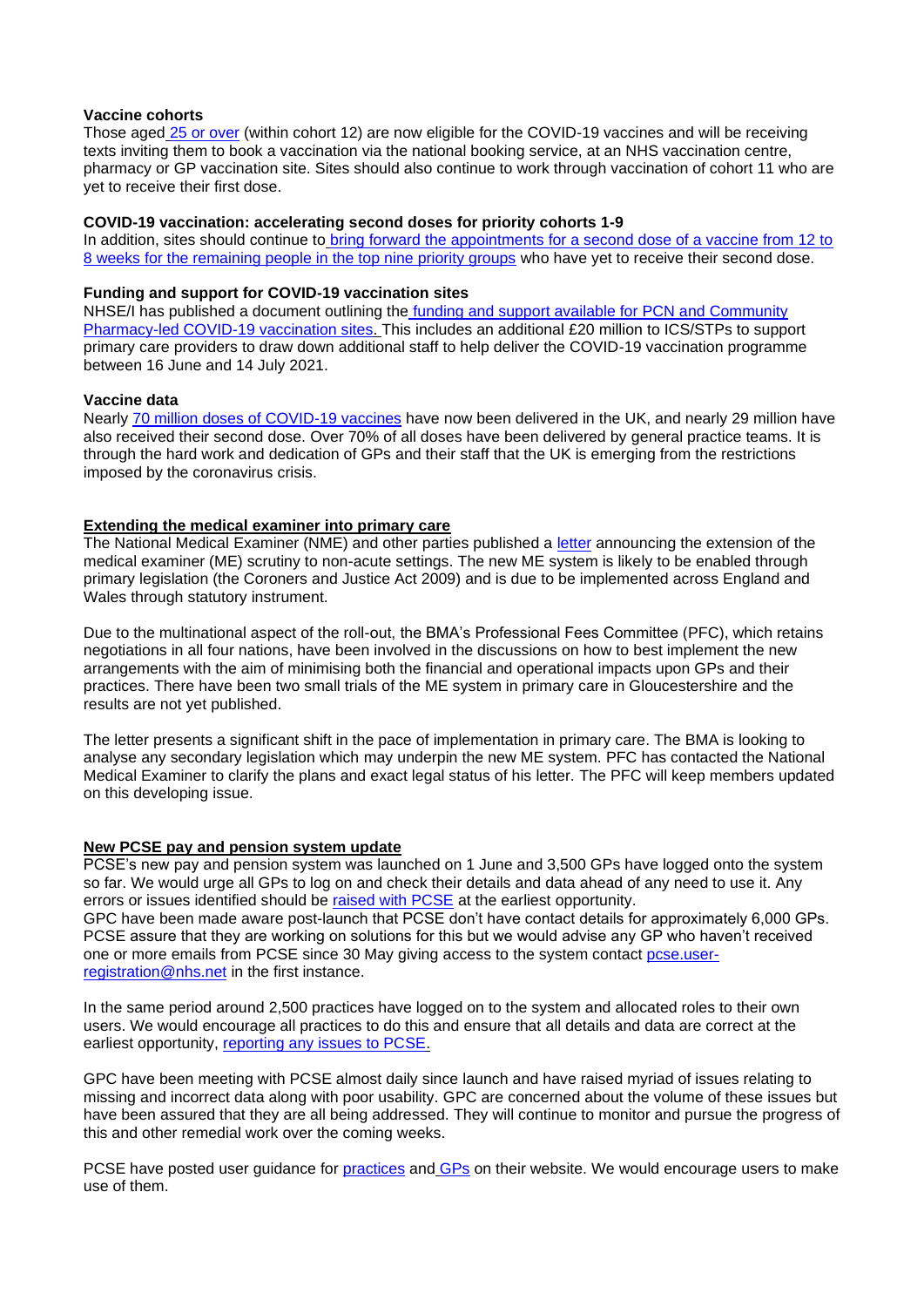## **GP registration for un/under-documented migrants**

GPC England would encourage practices to use the Safe Surgeries [toolkit](https://www.doctorsoftheworld.org.uk/wp-content/uploads/2020/09/Safe-surgeries-toolkit-2020.pdf) developed by Doctors of the World (DOTW). The toolkit - endorsed by RCGP and RCN - is an accessible presentation of existing DHSC and NHSE guidance and supports clinical and non-clinical NHS staff to promote inclusive care through GP registration. Notably, it aims to address specific barriers to primary care faced by vulnerable, un/underdocumented migrants by ensuring that GP practices are aware of all relevant guidance and rules. This includes, for example, that patients should not be turned away if they lack a proof of ID, address, or immigration status.

GPs and practices are encouraged to consider and adopt the recommendations set out in the toolkit, particularly as it is now more important than ever that patients are registered with a GP. GP registration will likely mitigate the effects of the pandemic on health inequalities by improving equitable access to care and ensuring that marginalised and excluded communities are not missed in the COVID-19 vaccine roll-out.

DOTW also offer FREE [training](https://www.doctorsoftheworld.org.uk/what-we-stand-for/supporting-medics/training/) to clinical and non-clinical NHS staff that aims to improve awareness of migrant entitlements to NHS care and enables staff to better advocate for their patients.

## **PCN funding**

GPC England has had some concerns from practices about payments for IIF for 2020/21. NHSE/I has informed GPC that this is in progress and calculations of achievement will be available for declaration within CQRS on or around 11 June, with PCN declaration required by 24 June, and payments being made before 31 July.

GPC have also received some concerns about local funding being removed where it was invested in services similar to the PCN DES services previously. The *Update to the GP contract agreement 2020/21 – 2023/24 stated* "all funding previously invested by CCGs in LES/LIS arrangements which are now delivered through the DES must be reinvested within primary medical care" and primarily to bolster the PCN funding. This is a principle for the duration of the GP contract period (so until April 2024), not just for 2020/21, so any PCN/practices/LMCs experience difficulties with this funding should remind their CCG of this requirement.

#### **Reminder - Pension guidance for retired doctors**

From 25 March 2020, due to the COVID-19 pandemic, the UK government's emergency [legislation](https://www.gov.uk/government/publications/coronavirus-bill-what-it-will-do/what-the-coronavirus-bill-will-do) temporarily suspended some of the regulations governing the administration of NHS pensions, allowing doctors who have recently retired from the NHS to return to work, and for retired doctors who had already returned to work, to increase their commitments without affecting their pension benefits.

These measures include the temporary suspension of the 16-hour rule when members of the NHS Pension Scheme take retirement.

Following the end of the COVID-19 outbreak, a six-month notice period will be given to staff and employers at the end of which the suspended regulations will take effect again. Staff and employers will therefore have six months' notice to readjust their working patterns, where necessary.

Read more in the [NHSBSA guidance on the rules currently on hold](https://www.nhsbsa.nhs.uk/pensioner-hub/covid-19-guidance-support-retired-members)

#### **Fall in prescription items dispensed**

The number of prescription items dispensed in England during 2020-21 fell by almost 2 %, the annual [Prescription Cost Analysis](https://bit.ly/3x95lck) shows. This equates to a decrease of 21.5 million items, compared to 2019- 20, taking total dispensing volume to 1.11 billion. However, the cost of the prescription items (each item on a prescription) dispensed in the community in England during 2020-21 rose – by 3.49 % (£324m) to £9.61 billion. This is the second consecutive year that the cost of items dispensed in England has increased following three consecutive years of decreases between 2015/16 and 2018/19. Read more on the [Dispensing](https://dispensingdoctor.org/news/prescription-volumes-fall-in-england-by-2-per-cent/)  [Doctors Association website.](https://dispensingdoctor.org/news/prescription-volumes-fall-in-england-by-2-per-cent/)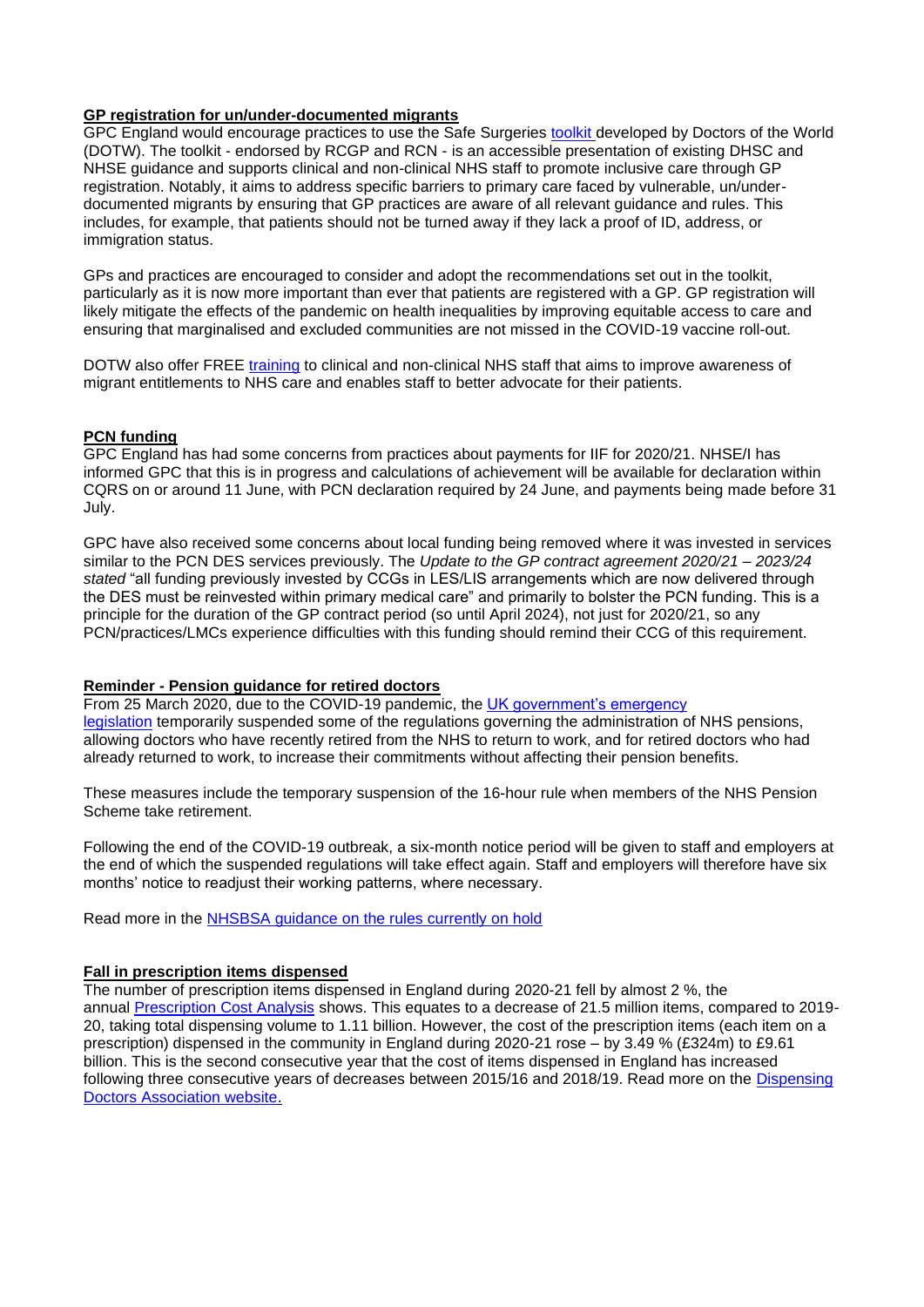## **Reminder: Deadline for THE EU SETTLEMENT Scheme – 30 June**

The deadline for applications to be made to the EU Settlement Scheme (EUSS) is 30 June 2021.

If you are a doctor currently in the UK and arrived before the 31 December 2020, you must apply by 30 June. It is free of charge, and in applying and being granted pre-settled or settled status, you will have secured your rights to continue living and working in the UK.

In addition, an application must be made for every eligible child within your family. If you and your family members have lived in the UK for many years or have a permanent residence document or EEA Biometric Residence Card (BRC), you still need to apply to the EUSS (or apply for British citizenship) to secure your existing rights in the UK.

[Apply on GOV.UK](https://response.smartcdn.co.uk/homeofficeR4/mailresponse.asp?tid=20538&em=13608104&turl=https://www.gov.uk/settled-status-eu-citizens-families/applying-for-settled-status) and check your immigration status [here.](https://www.gov.uk/view-prove-immigration-status)

## **BMA Specialist and Professional Committee elections**

Nominations for the Specialist and Professional Committee elections are now open for the following committees:

- **[Private Practice Committee \(PPC\)](https://www.bma.org.uk/what-we-do/committees/private-practice-committee/private-practice-committee-overview)**
- [Professional Fees Committee \(PFC\)](https://www.bma.org.uk/what-we-do/committees/professional-fees-committee/professional-fees-committee-overview)
- [Committee of Medical Managers \(CMM\)](https://www.bma.org.uk/what-we-do/committees/committee-for-medical-managers/committee-for-medical-managers-overview)
- [Civil and Public Services Committee \(CPSC\)](https://www.bma.org.uk/what-we-do/committees/civil-and-public-services-committee/civil-and-public-services-committee-overview)
- [Armed Forces Committee \(AFC\)](https://www.bma.org.uk/what-we-do/committees/armed-forces-committee/armed-forces-committee-overview)

The deadline for nominations is 12pm Wednesday 7 July 2021. For more information about the roles please visit the committee webpages linked above.

To participate in any of the elections, you must hold the relevant position for the specified seat. You must also register for a [BMA web account](https://www.bma.org.uk/about-us/about-the-bma/bma-website/bma-website-help) to use the online election system if you do not already have one.

To submit your nomination in any of the above elections please login to the BMA's [election system.](https://elections.bma.org.uk/)

If you have any queries regarding the election process, please contact [elections@bma.org.uk.](mailto:elections@bma.org.uk)

#### *As always, we cannot and do not recommend any particular provider but share below details of webinars you may find useful*

#### **BMA Webinar: Board of science discussion event – Long Covid, 16th June 10.00am-12.30pm**

What is long Covid and what actions can be taken to build on the research, assessment and the treatment of the condition? This event will cover the lived experience of long Covid, current research, assessment and treatment and the next steps that can be taken to improve patient care and outcomes. This online event is hosted by the BMA's Board of Science. To discuss these crucial issues, Professor Dame Parveen Kumar and Dr David Strain will be joined by:

- Dr Amy Small, locum GP, East Lothian
- Professor Jonathan Sterne, Professor of Medical Statistics and Epidemiology, Bristol Medical School
- Dr Claire Steves, Senior Clinical Lecturer, Kings College London
- Professor Chris Brightling, NIHR Senior Investigator and Clinical Professor in Respiratory Medicine, University of Leicester
- Professor Sally Singh, Professor of Pulmonary and Cardiac Rehabilitation, University Hospitals of Leicester Trust

Attendees will have the opportunity to submit questions to ask the speakers both before and during the event. This event is free to attend but registration is essential. More information and booking details can be found [here.](https://www.bma.org.uk/events/bma-board-of-science-in-discussion-about-long-covid)